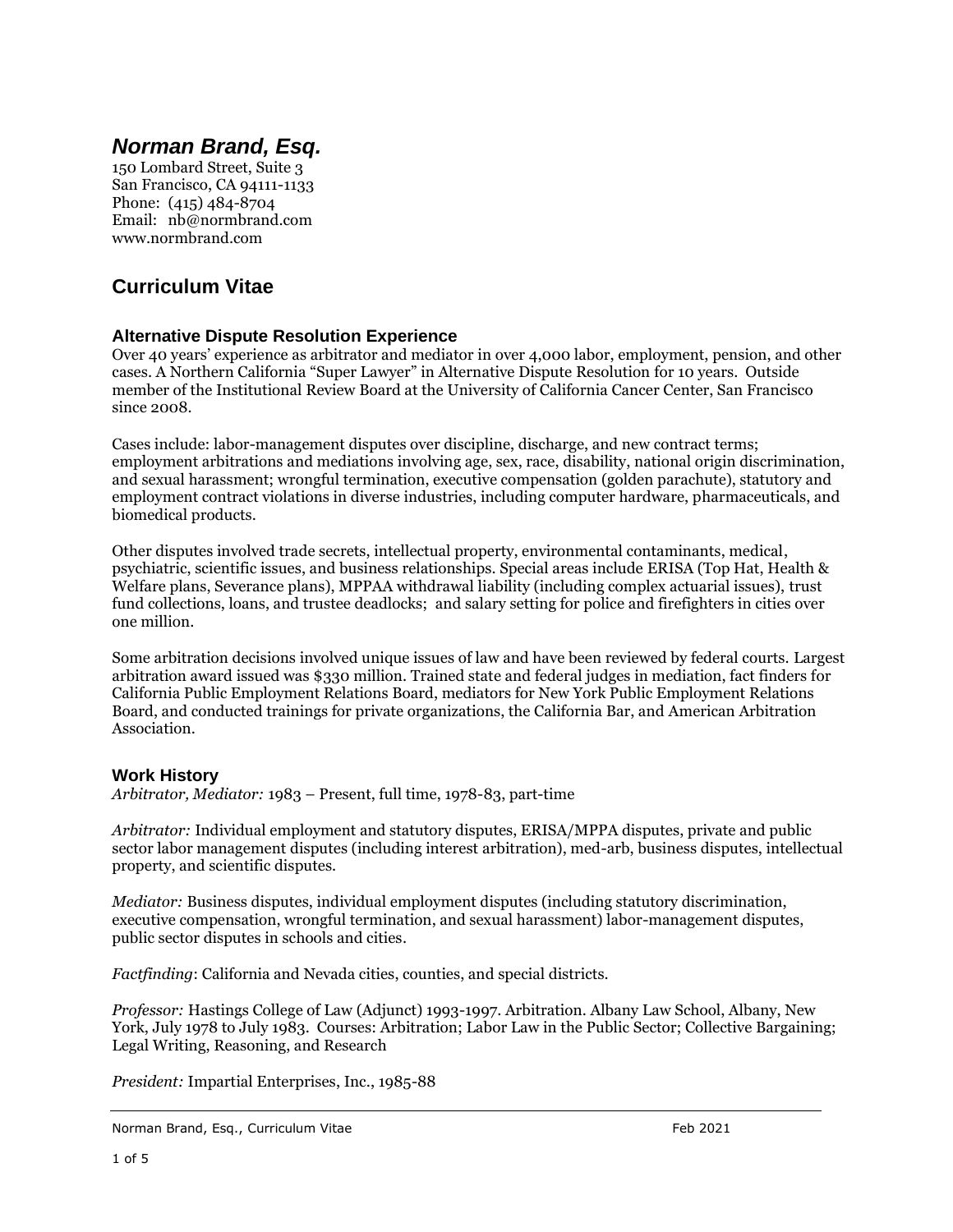*Labor Counsel:* Executive Chamber, Albany, New York, September 1976 to July 1978. Advised and represented the Emergency Financial Control Board for the City of New York on labor matters and administered statutory wage freeze.

*Executive Assistant to the Director:* New York State Office of Employee Relations, Albany, New York, September 1975 to August 1976. Administered grievance procedures for 176,000 employees; negotiated with NY State Police; special projects; press relations.

*Professor:* Department of English, University of California, Davis, Full-time 1970-1972. Part-time 1973-75. Taught American Literature, Black Literature, Legal Writing.

*Professor:* Council on Legal Education Opportunity. Developed national program for improving writing skills of minority pre-law students. Taught summer programs in schools of law at ASU, UC Davis, University of Washington, and Howard University. 1969-1974

# **Education**

- J.D., University of California, Davis, June 1975
- Ph.D., Arizona State University, January 1971, English
- M.A., Arizona State University, January 1969, English
- B.A., Harpur College, State University of New York, Binghamton, June 1966, Biology/English
- Bronx High School of Science, 1961

#### **Publications**

- Brand, Norman. Rev. of *Toward a New Federal Law of Arbitration*, by Thomas E. Carbonneau. *Dispute Resolution Magazine* (Summer 2015:24-27).
- Co-Editor in Chief (with M. Biren), *[Discipline and Discharge in Arbitration](http://storefront.bnabooks.com/cgi-bin/bnabooks.storefront/en/product/9232)*, 3rd ed. (BNA: 2015). Editor in Chief, 1st ed. (BNA: 1998). Co-Editor in Chief (with M. Biren), 2<sup>nd</sup> ed. (BNA: 2008).
- "When Experts Testify: Exploiting the Advantages of Arbitration," 4 ADR Currents 1 (Fall 1999). Reprinted as Chapter 30 in AAA Handbook on Commercial Arbitration, 2nd ed. (Juris: 2010)
- Labor Arbitration: The Strategy of Persuasion, 2<sup>nd</sup> ed. (San Francisco: 2006).
- "Mediation in Public Sector Collective Bargaining," 17 California Labor & Employment Law Review 10 (May 2003).
- "Ethics in Employment Mediation and Arbitration," 2 Institute of Chartered Financial Analysts of India Journal of Alternative Dispute Resolution 25 (January 2003).
- Editor, *[How ADR Works](http://storefront.bnabooks.com/cgi-bin/bnabooks.storefront/en/product/1253)* (Washington: BNA, 2002).
- "Ethics in Employment Mediation and Arbitration," 2 Employee Rights Quarterly 31, (Winter 2002).
- "ADR and Settlement," in *California Practice Guide-Employment Law* (Rutter Group:2001).
- Co-Author, *Designing Integrated Conflict Management Systems* (Cornell Studies in Conflict and Dispute Resolution: 2001).
- "How to Survive Your First Mediation," NY Employment Law & Practice 9 (June 2000).
- "The Misuse of Mediation," Los Angeles Times, May 6, 1999.
- *ADR Personalities and Practice Tips*, Chapter 8, American Bar Association Section of Dispute Resolution (Washington: 1998).
- "Using Mediation Effectively." 128 California Public Employee Relations 7 (February 1998). Also appeared in XX School Employers Association Reporter 5, October 1997.
- "Mandatory Mediation: Endangering the Process," King Hall Counselor, Winter 1997.
- "Choosing the 'Expert' Mediator," 3 ADR Currents 2, Summer 1997.
- "Erasing the Lines Between Arbitration and Litigation," Res Ipsa, June 14, 1995.
- "Due Process in Arbitration," in Bornstein and Gosline *Labor and Employment Arbitration*, (Matthew Bender: 1994, 2000).
- "Learning to Use the Mediation Process A Guide for Lawyers," 47 Arbitration Journal 6 (December, 1992), reprinted in Craver & Brunet eds. *Alternative Dispute Resolution*, (MICHIE: 1997).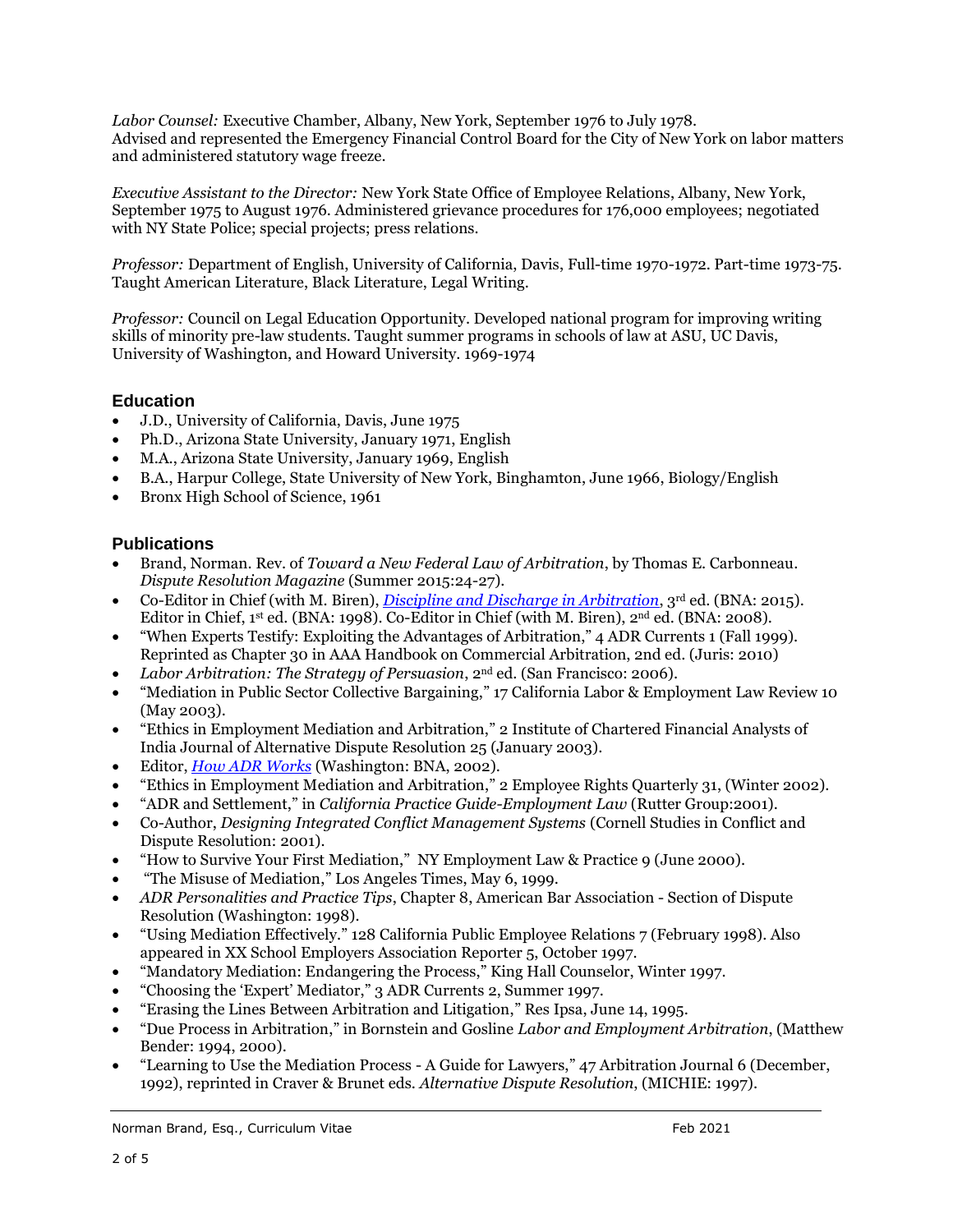- *Daily Journal* 1992-1995: Bi-Monthly column on Alternative Dispute Resolution.
- "New Trust Impasse Rules: A Review of Major Changes," 25 Employee Benefits Digest 3 (1988).
- Co-author (with J.O. White), *Legal Writing: The Strategy Of Persuasion*, 3rd. ed., (St. Martin's Pres: 1993).
- "Technology Will Shape the Future of Legal Writing," 5 Lawyer Hiring and Training Report 17 (1984).
- "PERB Finds Discipline and Discrimination Negotiable Under SEERA," 3 Labor & Employment Law News 6 (1984).
- "Agency Shop After Abood: The State of the States," 3 Public Employment Research Service Bulletin 3 (1980).
- "Legal Writing, Reasoning, and Research: An Introduction," 44 Albany Law Review 292 (1980).
- "N.Y. Taylor Law Amendments Potentially Far-Reaching," LMRS Newsletter 12 (1977).
- "Composition for the Pre-Professional: Focus on Legal Writing," 27 College Composition and Communication 41 (1976).
- "Minority Writing Problems and Law School Writing Programs," 26 Journal of Legal Education 331 (1974).
- "Minority Writing and Majority Reading: The Problems of CLEO Students," AALS Committee on Minority Groups Newsletter, September 1972. Reprinted in *Minority Opportunities in Law for Blacks, Puerto Ricans and Chicanos* (New York: New York Publishing, 1974).
- "Power in the Blood: The Polemics of the Fugitive Slave Narrative," Doctoral Dissertation (not separately published), Arizona State University, 1971.
- "Skills Remediation in Minority Group Law Students," Arizona English Bulletin, October, 1969.

# **Published Awards**

- For Interest Arbitration and Trustee Deadlock cases see <http://www.lawmemo.com/arb/arbitrator/brand.norman.htm>
- City of Stockton December 9, 1996, 108 Lab. Arb. (BNA) 1201.
- UAW Local 2350 and CSEA, SEIU Local 1000 Grievance: 401(k) Plan Dispute July 8, 1996, 1996 WL 931806.
- $\bullet$  Z and Lafayette Park Hotel April 25, 1996, 1996 WL 932598 (Arb.).
- Salt Lake Police Association and Salt Lake City Corporation, Salt Lake City Police Department January 23, 1996, 1996 WL 932599 (Arb.).
- Paratransit, Inc. -- June 3, 1993, 100 Lab. Arb. (BNA) 981.
- Webster Central School District -- April 7, 1983, 80 Lab. Arb. (BNA) 1138.
- Greenwich Central School District (NY)) and Greenwich Teachers Association November 22, 1996, 334 Arb in the Schools, December 1997.
- DOD, Dependents Schools, Tokyo, Japan and NEA/OEA, 94. FLRR2-1265 LAIRS 21634; July 16, 1994.

# **Professional Memberships**

- The College of Labor and Employment Lawyers (President 2017, Board of Governors, Secretary, Treasurer, Vice President)
- Fellow, The American College of Employee Benefit Counsel
- Bar Association of San Francisco, Labor & Employment Law Section, Executive Committee (2010-2020)
- Fellow, American Bar Foundation
- President, California Dispute Resolution Council (1998)
- Board of Directors, California Dispute Resolution Council
- Board of Directors, California Dispute Resolution Institute
- American Arbitration Association National Employment Advisory Council
- UCSF Medical Center, Institutional Review Board, (Outside member, 2008-present)
- President, Industrial Relations Association of Northern California (1994-95)
- Member, National Academy of Arbitrators, (1987-present); Chair, Northern California Region (1990-2)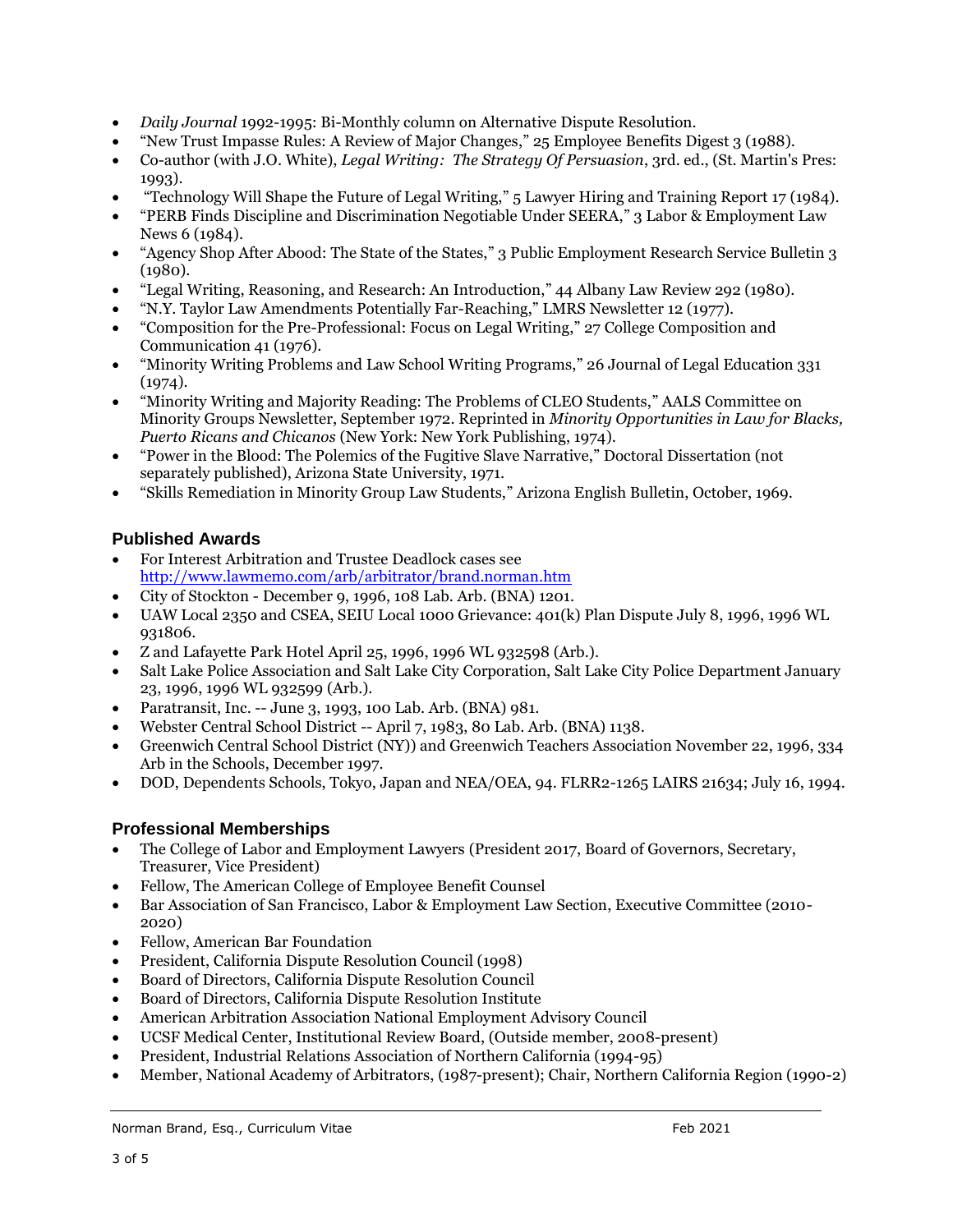- Chair, International Foundation of Employee Benefit Plans, American Arbitration Committee, 1990, Member, 1988-1989
- Chair, Association of American Law Schools, Section on Labor Law, 1983
- Secretary, Executive Committee, Labor and Employment Law Section, California Bar Association, 1988, Member, 1985-1988, Advisor, 1989-91, Chair, Editorial Board, Labor and Employment Law Quarterly, 1990-1992
- Chair, Association of American Law Schools, Section on Legal Writing, Reasoning, and Research, 1980-81, 1981-82
- New York State Bar, 1984
- California State Bar, 1976

#### **Rosters**

- AAA Commercial Arbitration Panel
- AAA ERISA/MPPAA and Employee Benefits Panels
- AAA Large Complex Case Panel
- AAA Mediator Panel
- AAA National Employment Disputes Panel
- AAA National Panel of Labor Arbitrators
- AAA Tribal Labor Panel
- California PERB
- California State Mediation & Conciliation Service
- Federal Mediation and Conciliation Service
- National Academy of Distinguished Neutrals
- National Mediation Board
- Oregon Employment Relations Board

#### **Panels**

- AC Transit Retirement Board
- Affiliated Hospitals of San Francisco/CNA
- Anheuser-Busch & IBT 896
- AT&T/CWA/TIU
- AT&T Mobility LLC & CWA District 9
- BART & SEIU Local 1021
- California State University & CSUEU
- California State University & California Faculty Association
- City and County of San Francisco & SEIU
- Clark County, Nevada & SEIU Local 1107
- Clark County School District & Clark County Education Association
- County of Sacramento & Public Employees Union
- County of Santa Clara & CCPOA
- CalHR & SEIU Local 1000
- CalHR & CCPOA
- Directors Guild of America
- Health & Welfare Trust Fund & SEIU Local 22
- International Association of Fire Fighters Local 4437 & University of California Davis
- Kaiser Permanente & CNA
- Lockheed Martin & IAMAW
- National Master United Parcel Service Agreement, the Western Conference of Teamsters Supplemental Agreement & Northern California Package Rider and Northern California Sort Agreement
- Safeway, Inc. & Teamsters Local 439
- Santa Clara Valley Water District & IFPTE Local 21